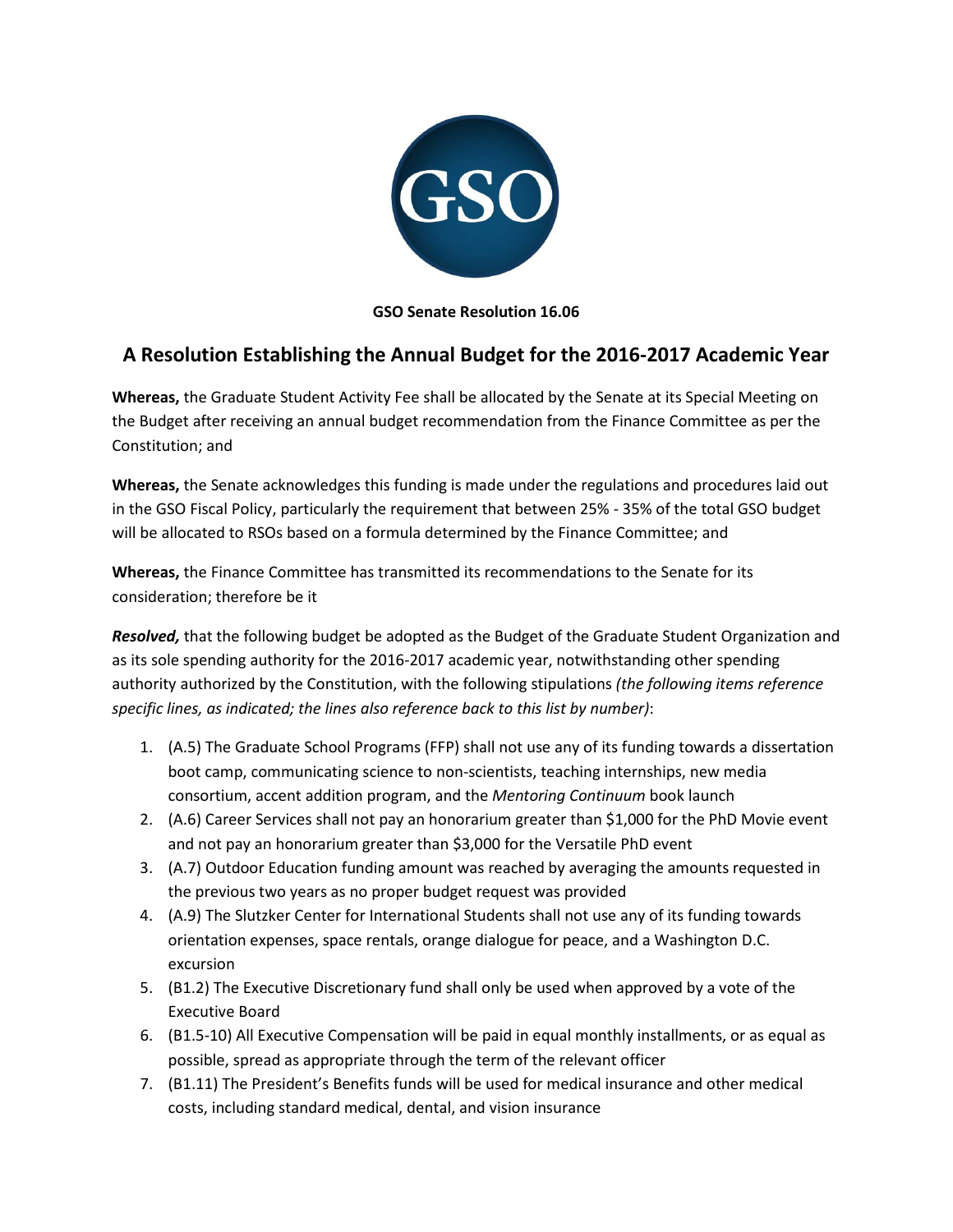- 8. (B1.12) Any individuals traveling to NAGPS conferences or other events with GSO funds shall provide written reports to the Senate with details of their trip
- 9. (B3.5) The funds assigned to the airport transport program will only be used if the University administration agrees to conduct and coordinate the program
- 10. (B3.6) 450 Empire Park Passports shall be purchased at \$55 each and sold for \$20 each during the spring semester of 2017, with an anticipated revenue of \$9,000
- 11. (C1.1-16) Funding for organizations representing academic programs was determined as the maximum of the base amount of \$1,000 or \$58.45 per student in the academic programs represented; also, a cap of \$12,000 has been placed on each student organization's budget for the 2016-2017 year
- 12. (C2.1-12 and C2.14-17) Funding for each organization not representing an academic program is the base uniform amount mentioned above
- 13. (R.1) (This is a note) Anticipated Graduate Student Activity Fee revenue is \$380,510, representing \$40 per student per semester for 4,844 students in the fall and 4,669 in the spring, based on average enrollment over the past five years; ESF revenue and Endowment revenue were estimated internally on flat projections
- 14. (R.4) Anticipated Revenue from the sale of Empire Park Passes
- 15. (R.5) Per the GSO Senate's decision on February  $10<sup>th</sup>$ , 2016, funding for the travel grant program shall be increased by \$40,000
- 16. (O.1) (This is a note) Considering funds used from the GSO rollover account during the 2015- 2016 fiscal year, the GSO's rollover will be an estimated of \$175,484.45 as of June 30, 2016; budgeted expenditures during the 2016-2017 fiscal year result in a projected rollover of \$51,971.37 as of June 30, 2017
- 17. (C2.13) An additional \$2,000 will be allocated to the SOE Council RSO budget to hold a clinical simulation event, for which they were approved for fiscal year 2015-2016, but were not able to hold due to time constraints.

|      | Outlays                            |                      |                |
|------|------------------------------------|----------------------|----------------|
|      |                                    |                      |                |
|      | <b>A. Service Providers</b>        | <b>Funding Level</b> | Stip           |
| A. 1 | <b>Bernice Wright</b>              | 8,000.00             |                |
| A. 2 | Inn Complete                       | 41,000.00            |                |
| A. 3 | <b>Student Legal Services</b>      | 73,703.03            |                |
| A. 4 | <b>SU Daycare</b>                  | 8,500.00             |                |
| A. 5 | The Graduate School Programs (FPP) | 8,190.00             |                |
| A. 6 | <b>Career Services</b>             | 11,000.00            | 2              |
| A. 7 | Outdoor Ed                         | 7,500.00             | 3              |
| A. 8 | <b>WiSE</b>                        | 7,140.00             |                |
| A. 9 | Slutzker                           | 6,400.00             | $\overline{4}$ |
|      | <b>Total A</b>                     | 171,433.03           |                |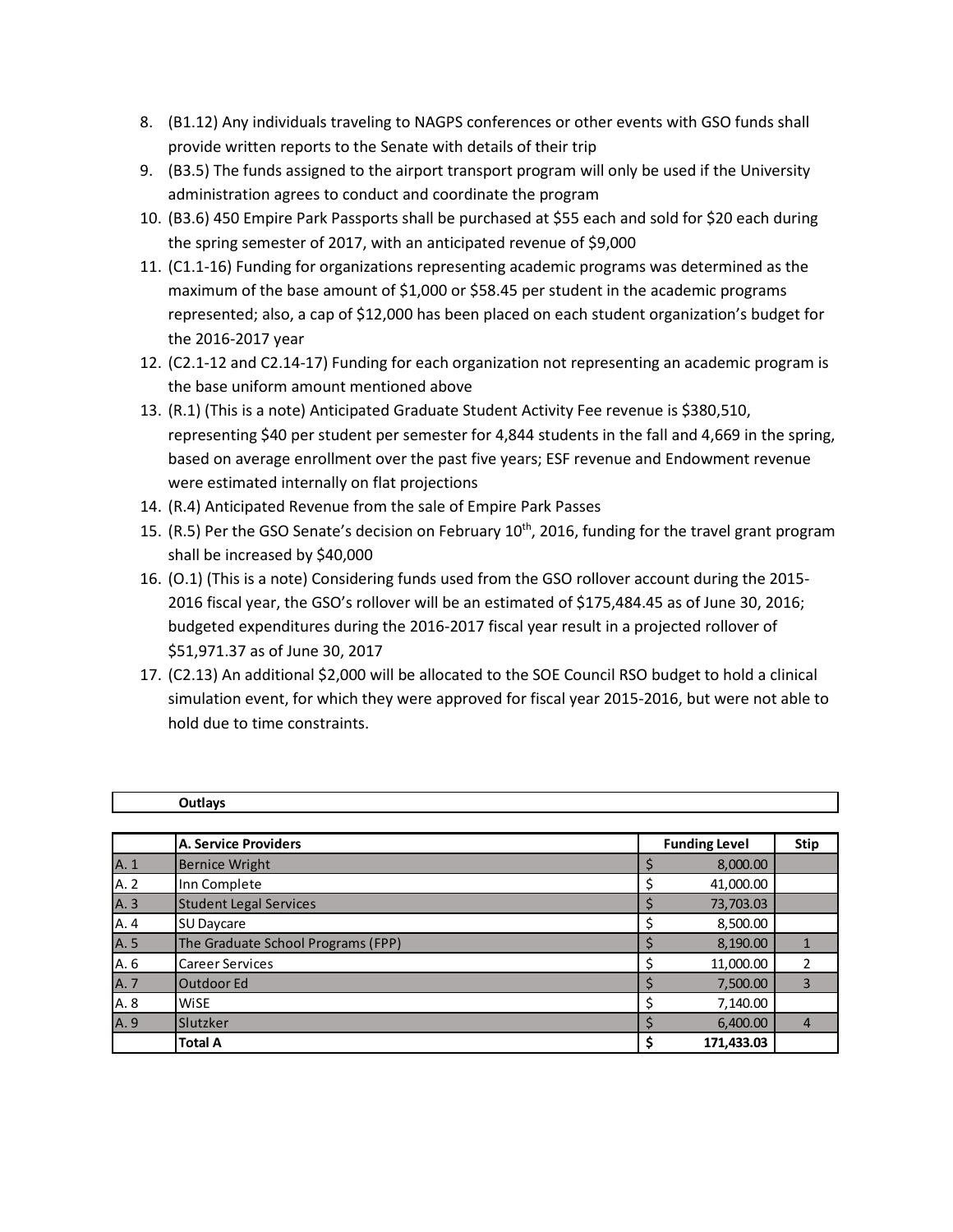| $R_{C}$<br>v. |  |
|---------------|--|
|               |  |

|             | <b>B1. Operating Expenses</b> | <b>Funding Level</b> | <b>Stip</b> |
|-------------|-------------------------------|----------------------|-------------|
| <b>B1.1</b> | Office Supplies/phone         | 1,000.00             |             |
| <b>B1.2</b> | Executive Discretionary fund  | 4,000.00             |             |
| <b>B1.3</b> | Senate Meeting Food           | 2,500.00             |             |
| <b>B1.4</b> | Committee Expenses            | 1,500.00             |             |

|                   | <b>Executive Compensation</b> | <b>Funding Level</b> | <b>Stip</b> |
|-------------------|-------------------------------|----------------------|-------------|
| <b>B1.5</b>       | <b>IPresident</b>             | 19,700.00            | 6           |
| <b>B1.6</b>       | Vice President, Internal      | 6,240.00             | 6           |
| <b>B1.7</b>       | Vice President, External      | 6,240.00             | 6           |
| <b>B1.8</b>       | Comptroller                   | 12,000.00            | 6           |
| <b>B1.9</b>       | <b>Recording Secretary</b>    | 4,160.00             | 6           |
| B <sub>1.10</sub> | Financial Secretary           | 4,160.00             | 6           |

|              | Benefits   | <b>Funding Level</b> | .<br>วแเ |
|--------------|------------|----------------------|----------|
| <b>B1.11</b> | 'President | 3,000.00             |          |

|                   | <b>Other Operating Expenses</b> |  | <b>Funding Level</b> | <b>Stip</b> |
|-------------------|---------------------------------|--|----------------------|-------------|
| <b>B1.12</b>      | <b>INAGPS Conference Travel</b> |  | 5,000.00             |             |
| B <sub>1.13</sub> | Graduate School Payment         |  | 12,000.00            |             |
|                   | Total B1                        |  | 81,500.00            |             |

|             | <b>B2. Grant Programs</b>   | <b>Funding Level</b> | Stip |
|-------------|-----------------------------|----------------------|------|
| <b>B2.1</b> | <b>Travel Grant Program</b> | 40,000,00            |      |
|             | <b>Total B2</b>             | 40,000,00            |      |

|             | <b>B3. GSO Programming</b>      | <b>Funding Level</b> | <b>Stip</b> |
|-------------|---------------------------------|----------------------|-------------|
| <b>B3.1</b> | <b>GSO Picnic Budget</b>        | 22,000.00            |             |
| <b>B3.2</b> | Outreach                        | 16,000.00            |             |
| <b>B3.3</b> | Senate Appreciation             | 2,250.00             |             |
| <b>B3.4</b> | Orientation materials           | 2,500.00             |             |
| <b>B3.5</b> | Airport transport pilot program | 4,000.00             | 9           |
| <b>B3.6</b> | <b>Empire Park Passports</b>    | 24,750.00            | 10          |
|             | <b>Total B3</b>                 | 71,500.00            |             |
|             |                                 |                      |             |
|             | <b>Total B</b>                  | 193,000.00           |             |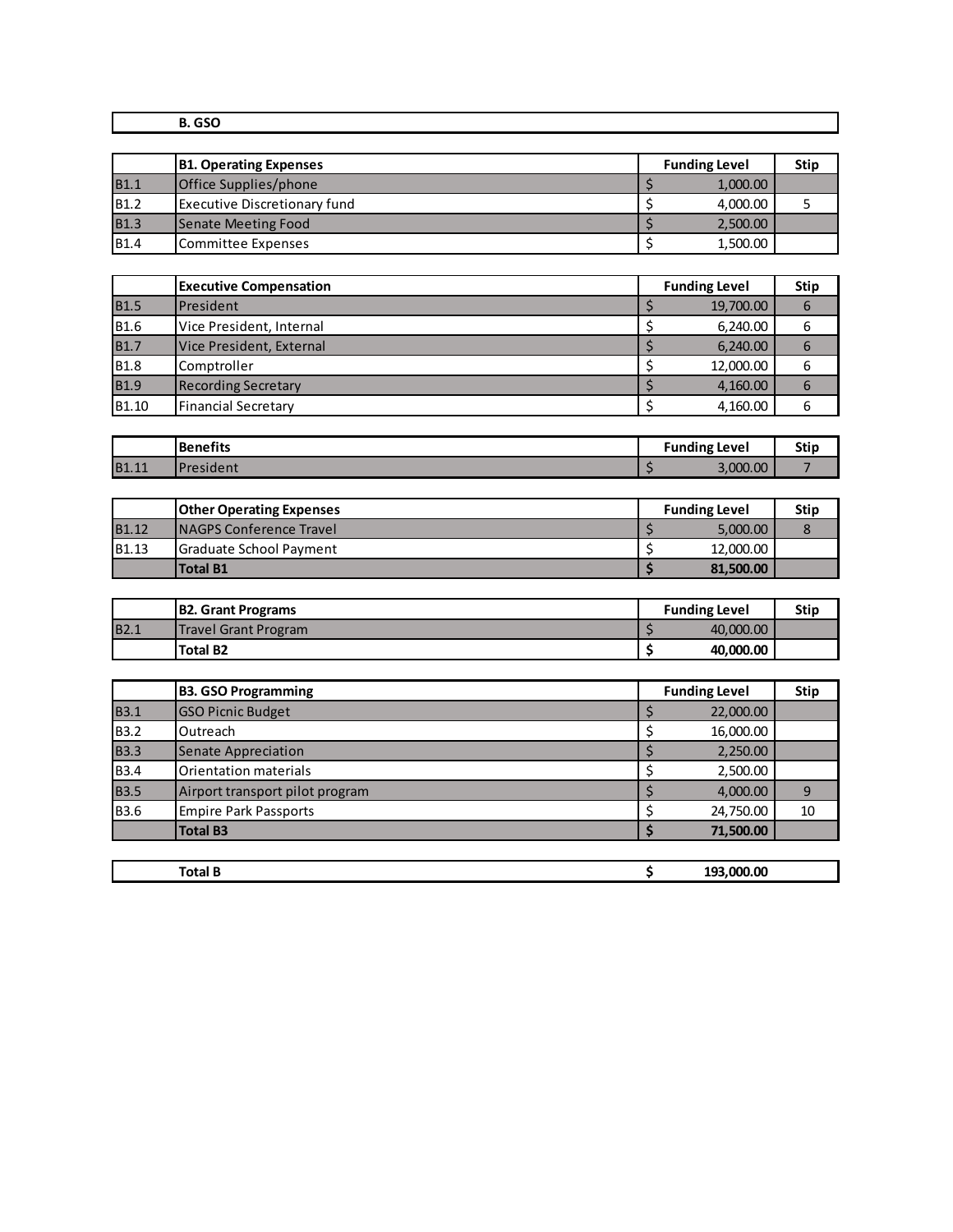## **C. Student Organizations**

|       | <b>C1. Organizations Representing Academic Programs</b> | <b>Funding Level</b> | <b>Stip</b> |
|-------|---------------------------------------------------------|----------------------|-------------|
| C1.1  | Anthropology GSO                                        | \$<br>3,214.73       | 11          |
| C1.2  | <b>Biology GSO</b>                                      | \$<br>2,454.88       | 11          |
| C1.3  | <b>CCR Circle</b>                                       | \$<br>2,688.68       | 11          |
| C1.4  | <b>CFE Council</b>                                      | \$<br>3,097.83       | 11          |
| C1.5  | Engineering and Computer Science GSO                    | \$<br>12,000.00      | 11          |
| C1.6  | English GSO                                             | \$<br>1,519.69       | 11          |
| C1.7  | Geography GSO                                           | \$<br>1,753.49       | 11          |
| C1.8  | George Fisk Comfort Society                             | \$<br>1,000.00       | 11          |
| C1.9  | <b>History GSO</b>                                      | \$<br>2,337.98       | 11          |
| C1.10 | <b>iSGO</b>                                             | \$<br>12,000.00      | 11          |
| C1.11 | <b>MGO</b>                                              | \$<br>3,039.38       | 11          |
| C1.12 | Religion Graduate Organization                          | \$<br>2,045.74       | 11          |
| C1.13 | Sociology GSA                                           | \$<br>2,337.98       | 11          |
| C1.14 | <b>Student Academy of Audiology</b>                     | \$<br>1,987.29       | 11          |
| C1.15 | Whitman Graduate Student Organization                   | \$<br>12,000.00      | 11          |
|       | <b>Total C1</b>                                         | \$<br>63,477.68      |             |

|                  | <b>C2. Organizations not representing Academic Programs</b> | <b>Funding Level</b> | <b>Stip</b> |
|------------------|-------------------------------------------------------------|----------------------|-------------|
| C <sub>2.1</sub> | <b>ASEE at SU</b>                                           | \$<br>1,000.00       | 12          |
| C2.2             | Association of Public Diplomacy Scholars                    | \$<br>1,000.00       | 12          |
| C2.3             | <b>BCCC</b>                                                 | \$<br>1,000.00       | 12          |
| C <sub>2.4</sub> | <b>Black Graduate Student Association</b>                   | \$<br>1,000.00       | 12          |
| C2.5             | <b>CMC</b>                                                  | \$<br>1,000.00       | 12          |
| C2.6             | <b>FSAE</b>                                                 | \$<br>1,000.00       | 12          |
| C2.7             | <b>Master Toast</b>                                         | \$<br>1,000.00       | 12          |
| C2.8             | Nahni Kali                                                  | \$<br>1,000.00       | 12          |
| C2.9             | <b>Net Impact</b>                                           | \$<br>1,000.00       | 12          |
| C2.10            | Open Doors                                                  | \$<br>1,000.00       | 12          |
| C2.11            | <b>Rhetoric Society of America</b>                          | \$<br>1,000.00       | 12          |
| C2.12            | Saudi Student Organization                                  | \$<br>1,000.00       | 12          |
| C2.13            | <b>SOE Council</b>                                          | \$<br>3,000.00       | 17          |
| C2.14            | <b>Spic Macay</b>                                           | \$<br>1,000.00       | 12          |
| C2.15            | <b>Student Council on Family Relations</b>                  | \$<br>1,000.00       | 12          |
| C2.16            | SU Geology Club                                             | \$<br>1,000.00       | 12          |
| C2.17            | <b>SUPRA</b>                                                | \$<br>1,000.00       | 12          |
| C2.18            | VPAg                                                        | \$<br>1,000.00       |             |
|                  | <b>Total C2</b>                                             | \$<br>20,000.00      |             |

|      | <b>C3. Special Programing</b> | <b>Funding Level</b> | <b>Stip</b> |
|------|-------------------------------|----------------------|-------------|
| C3.1 | Special Programming           | 38,000.00            |             |
|      | <b>Total C3</b>               | 38,000.00            |             |
|      |                               |                      |             |
|      | <b>Total C</b>                | 121,477.68           |             |
|      |                               |                      |             |
|      | <b>Total General Outlays</b>  | 485,910.71           |             |